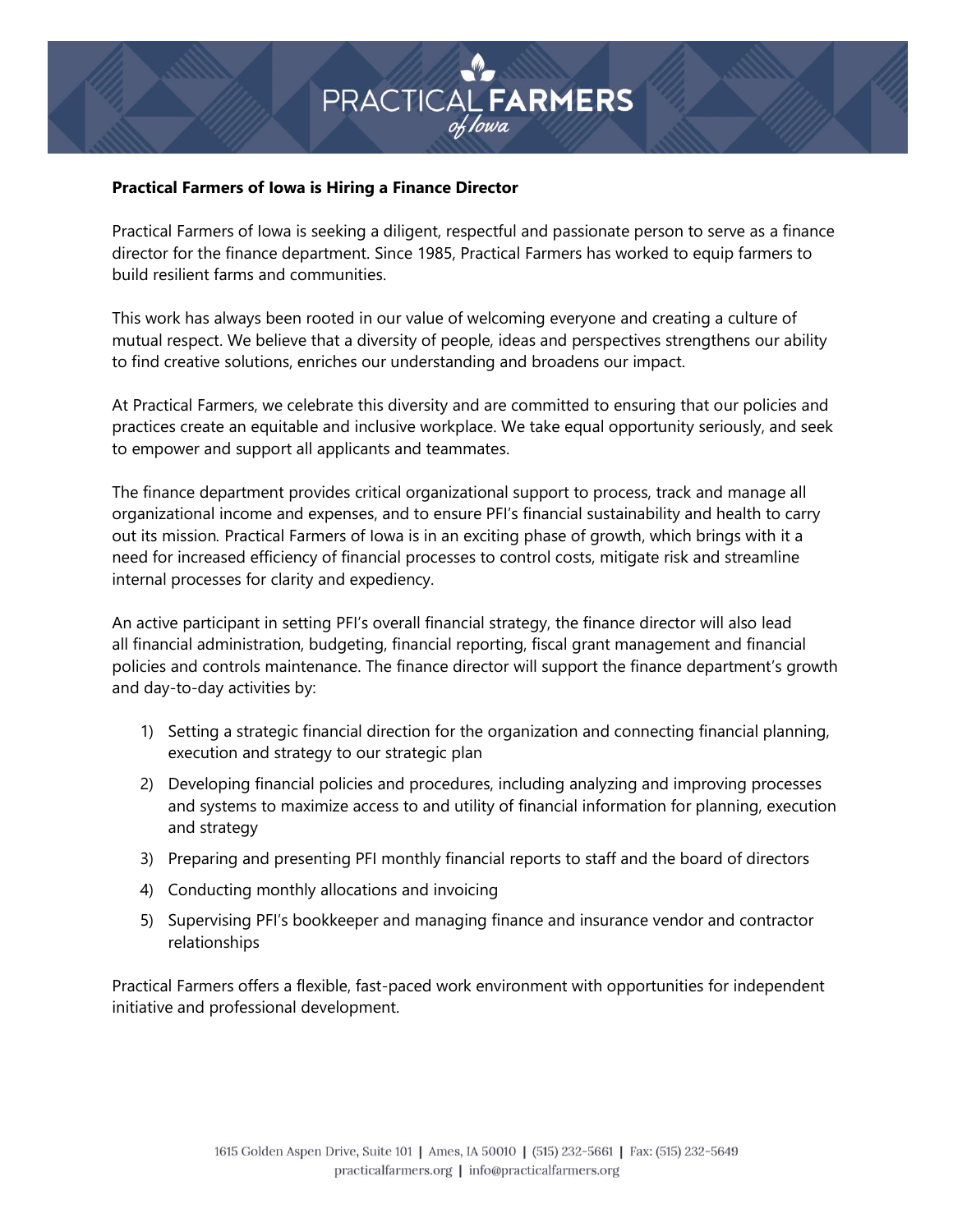

### **Duties**

- Develop and oversee finance vision and strategy to achieve strategic plan
- Develop evaluation procedures and make decisions based on evaluation results for finance:
	- o Oversee financial planning and analysis, and provide guidance on reporting
	- o Align financial analysis with strategic plan goals and identify funding gaps and opportunities
- Ensure sustainable funding for PFI programs and strategic objectives with support from the development team:
	- o Design and implement long-term planning and budget forecasting
	- o Work with board of directors and executive director to keep PFI's investment policy current with board of director investment priorities and investment best practices
	- o Manage cash flow in an efficient manner that safeguards PFI's cash and maximizes return
- Ensure that that finance department processes meet generally accepted accounting principles (GAAP)
- Oversee contractors, staff members, volunteers and partners who conduct finance and insurance work:
	- o Supervise PFI's bookkeeper
	- $\circ$  Lead audit firm selection and A-133 audit process with hired firm
	- o Manage insurance vendor relationships and insurance policy renewal
- Facilitate collaboration between departments, teams and board in accordance with PFI bylaws:
	- o Create and present financial reports to the PFI board of directors, finance committee and department leaders
	- o Work closely with the grants manager and grant project owners to complete grants billing, reporting and reconciling in a consistent and efficient manner
- Design and implement data management tools for finances:
	- $\circ$  Create standards for, and recommend and approve changes to, the chart of accounts
- Conduct monthly finance processes including:
	- o Allocations
	- o Grant billing
- Other duties as assigned or volunteered to support department or team projects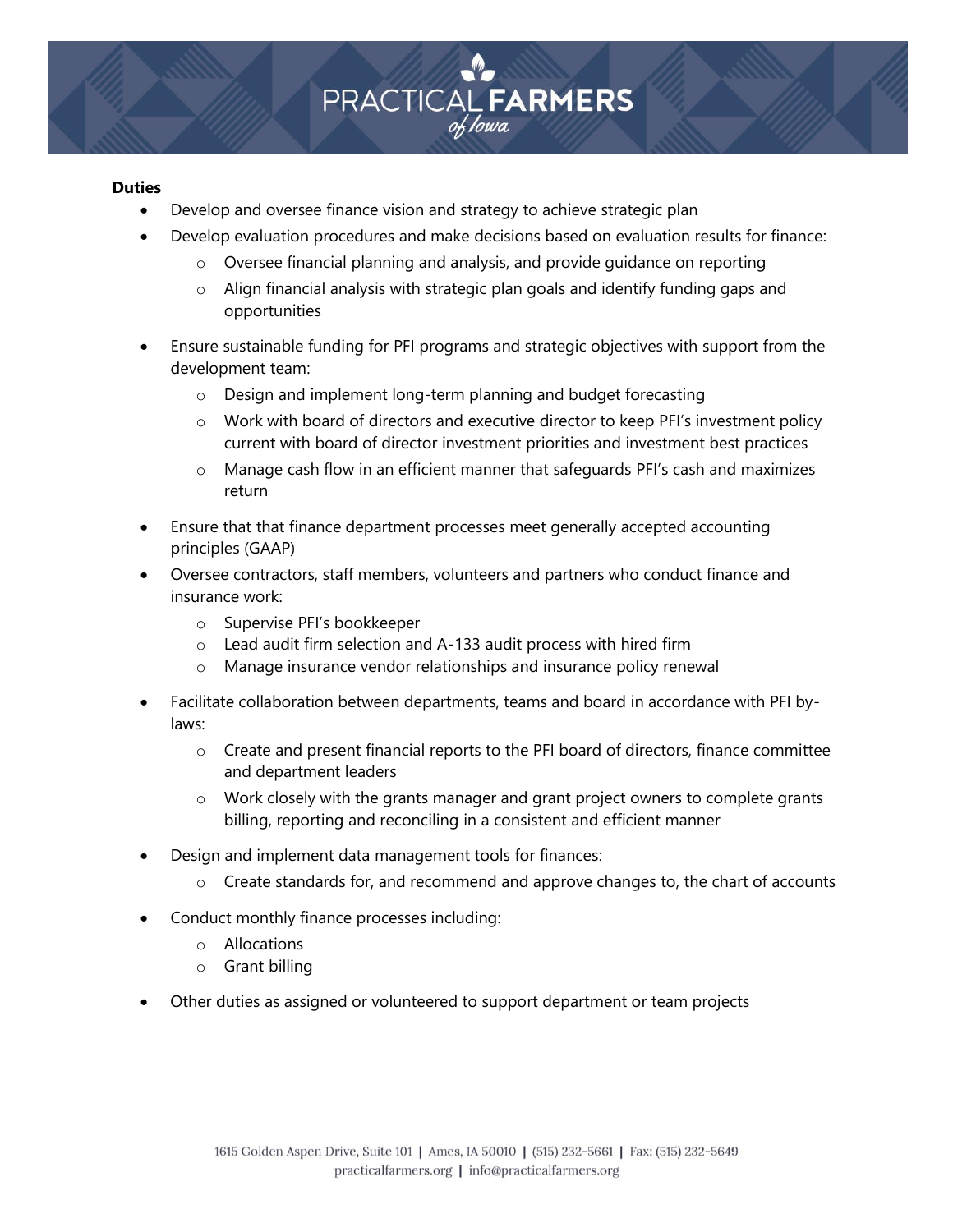

## **Required Qualifications and Characteristics**

- Knowledge of generally accepted accounting principles and laws governing financial management
- Knowledge of investment options and strategies for non-profit organizations
- Knowledge of non-profit fund accounting
- Strong grant accounting skills including budgeting, invoicing and financial reporting
- Strong financial reporting skills including creation of dashboards and financial reports and reporting financial status to stakeholders
- Strong data analysis skills including identifying and presenting key metrics from complex financial data for decision-making
- Strong financial data management skills, preferably with managing chart of accounts
- Strong organizational budgeting and long-term financial planning skills
- Strong cash flow management skills
- Strong written and verbal communication skills
- Strong process evaluation and optimization skills
- Strong proficiency with Microsoft Excel
- Demonstrated or transferable personnel management skills
- Ability to take and give feedback to improve work
- Ability to meet deadlines in a fast-paced work environment
- Ability to learn quickly
- Ability to maintain high quality of work through attention to detail

# **Desired Qualifications and Characteristics**

- Change management skills
- Proficiency with Enterprise Resource Planning (ERP) software for financial data management
- Proficiency with program and grants management software
- Vendor management, including finance services (audit, payroll) and insurance vendors
- Staff supervision and development skills
- Minimum of a bachelor's degree in finance, business administration, accounting, economics or related field
- At least five years' experience managing finance processes, systems and budgets for a multimillion-dollar non-profit or comparable entity

This is a full-time position based in our Ames, Iowa, office. Annual salary range is \$72,000-\$95,000, based on experience and qualifications.